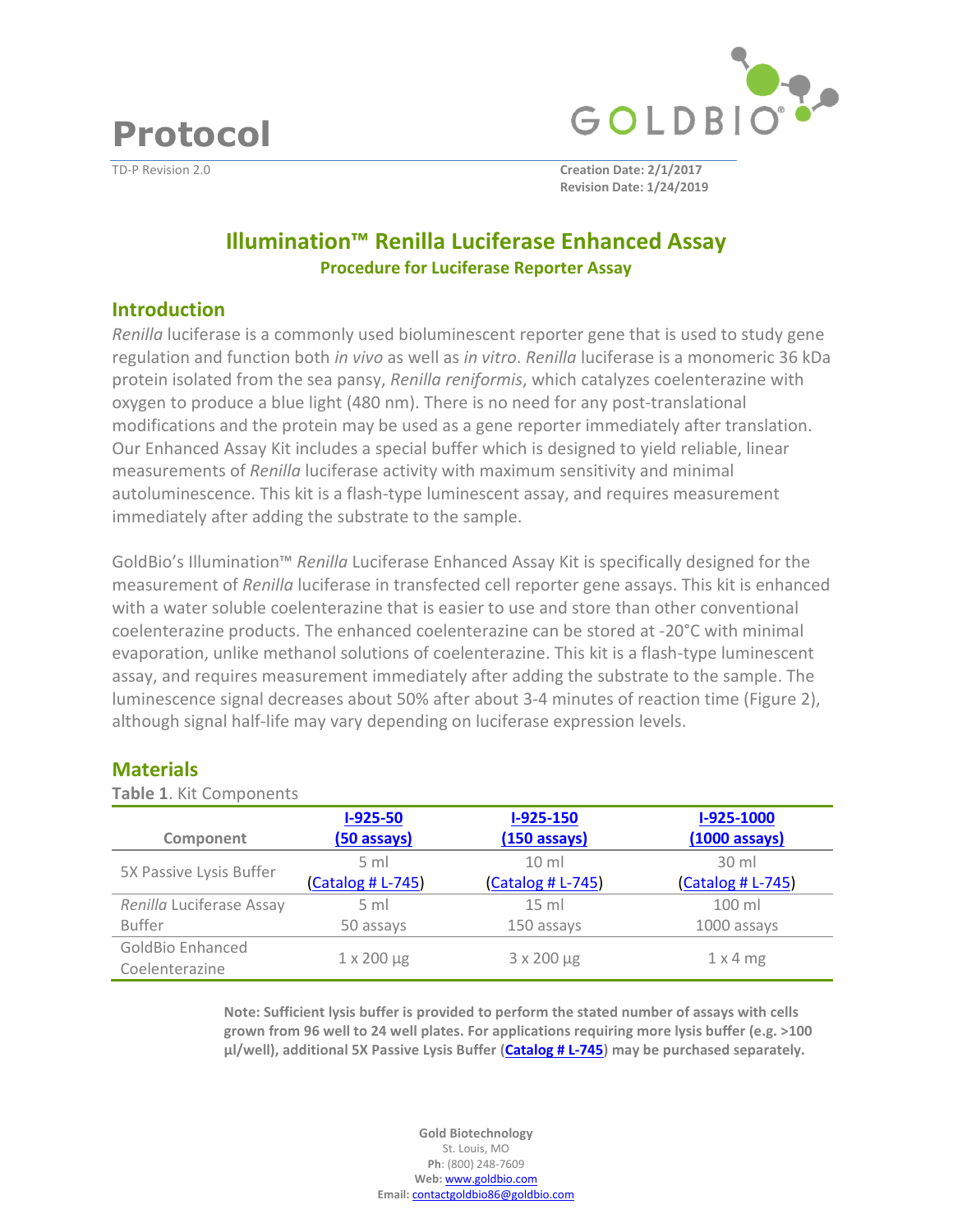

Gold Biotechnology/FM-000008 TD-P Revision 2.0 Illumination™ Renilla Luciferase Enhanced Assay TD-P Date: 1/24/2019



Coelenterazine

Coelenteramide



Figure 2. Stability of luminescence signals in the *Renilla* Luciferase Assay 2.0. Luminescence measurements were carried out in a white 96-well plate on cells transfected with a plasmid expressing *Renilla* luciferase. Luminescence was measured using a Bio-Tek H1m microplate reader every 2 minutes for 24 minutes, and RLU values were normalized to the first measurement for each reaction.

### **Storage/Handling**

Store the kit at -80°C. *Renilla* Luciferase Assay Buffer is stable at -80°C for three months. The other kit components are stable at -20°C for at least six months from date of receipt. Kit components and enhanced coelenterazine stock solutions in water are stable to at least 5 freeze-thaw cycles.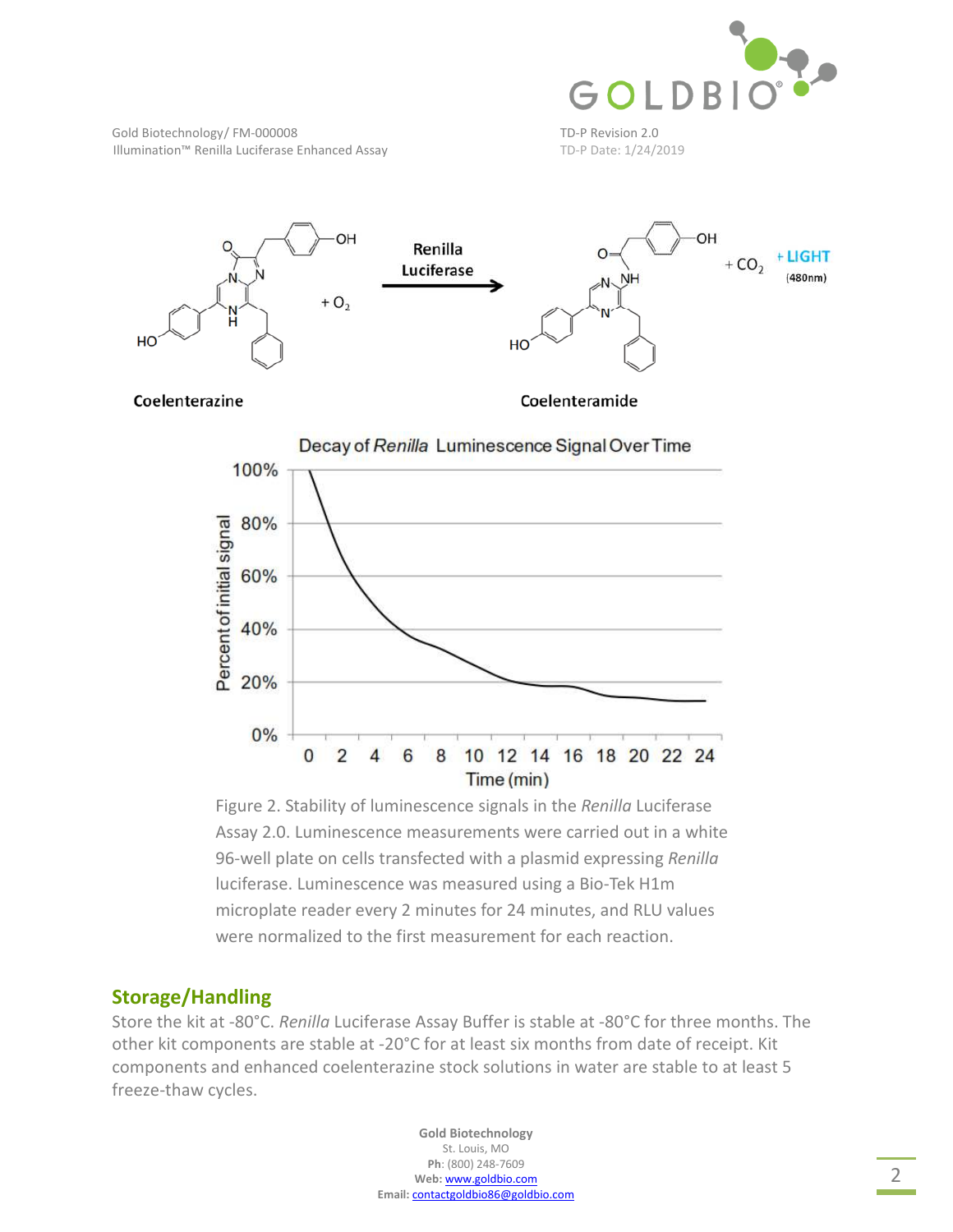

Gold Biotechnology/FM-000008 TD-P Revision 2.0 Illumination™ Renilla Luciferase Enhanced Assay TD-P Date: 1/24/2019

# **Method**

Preparation of Cell Lysates

- 1. Preparation of Passive Lysis Buffer
	- a. Prepare 1X passive lysis buffer by adding 1 volume of 5X passive lysis buffer to 4 volumes of dH2O and mixing well. 1X lysis buffer may be stored at 4°C for up to one month. Store 5X passive lysis buffer at -20°C.
- 2. Lysis of Cells Cultured in Multiwell Plates
	- a. Remove growth medium from cultured cells and gently add a sufficient volume of phosphate buffere[d saline \(PBS\) \(GoldBio Catalog # P-271](https://www.goldbio.com/product/3927/pbs-phosphate-buffered-saline-tablets)) to wash the surface of the culture vessel. Remove the PBS and add 1X passive lysis buffer to each well using the volume recommended below for each type of culture plate:

| Wells/plate | Lysis buffer/well |
|-------------|-------------------|
| 6 well      | 500 µl            |
| 12 well     | $250 \mu$         |
| 24 well     | $100 \mu$         |
| 48 well     | $65 \mu$          |
| 96 well     | $20 \mu$          |

b. Place the culture plates on a rocking platform or orbital shaker with gentle rocking/shaking to ensure complete and even coverage of the cell monolayer with 1X passive lysis buffer. Rock the culture plates at room temperature for 15 minutes.

**Note: Cultures that are overgrown are often more resistant to complete lysis and typically require an increased volume of passive lysis buffer and/or an extended treatment period to ensure complete lysis. Lifting cells from the plate will facilitate the process of cell lysis. See [GoldBio's Luciferin](https://www.goldbio.com/documents/1067/Luciferin In Vitro Book v1_160422.pdf)** *In Vitro* **Handbook for more tips and suggestions.** 

c. Transfer the lysate to a tube or vial. Place at 4°C until ready to assay. Store lysates at -20°C or -80°C if assay will not be performed on the same day.

**Note: (Optional). The lysate can be cleared by centrifugation for 30 seconds at top speed in a refrigerated microcentrifuge and transferred into a new tube.** 

Preparation of *Renilla* Working Solution

- 1. Thaw *Renilla* Luciferase Assay Buffer at room temperature.
- 2. Prepare 2 mg/ml enhanced coelenterazine stock solution. For **I-925-50** or **I-925-150**, add 100  $\mu$ l dH<sub>2</sub>O to the vial (200  $\mu$ g) and mix. For **I-925-1000**, add 2 ml dH<sub>2</sub>O to the vial (4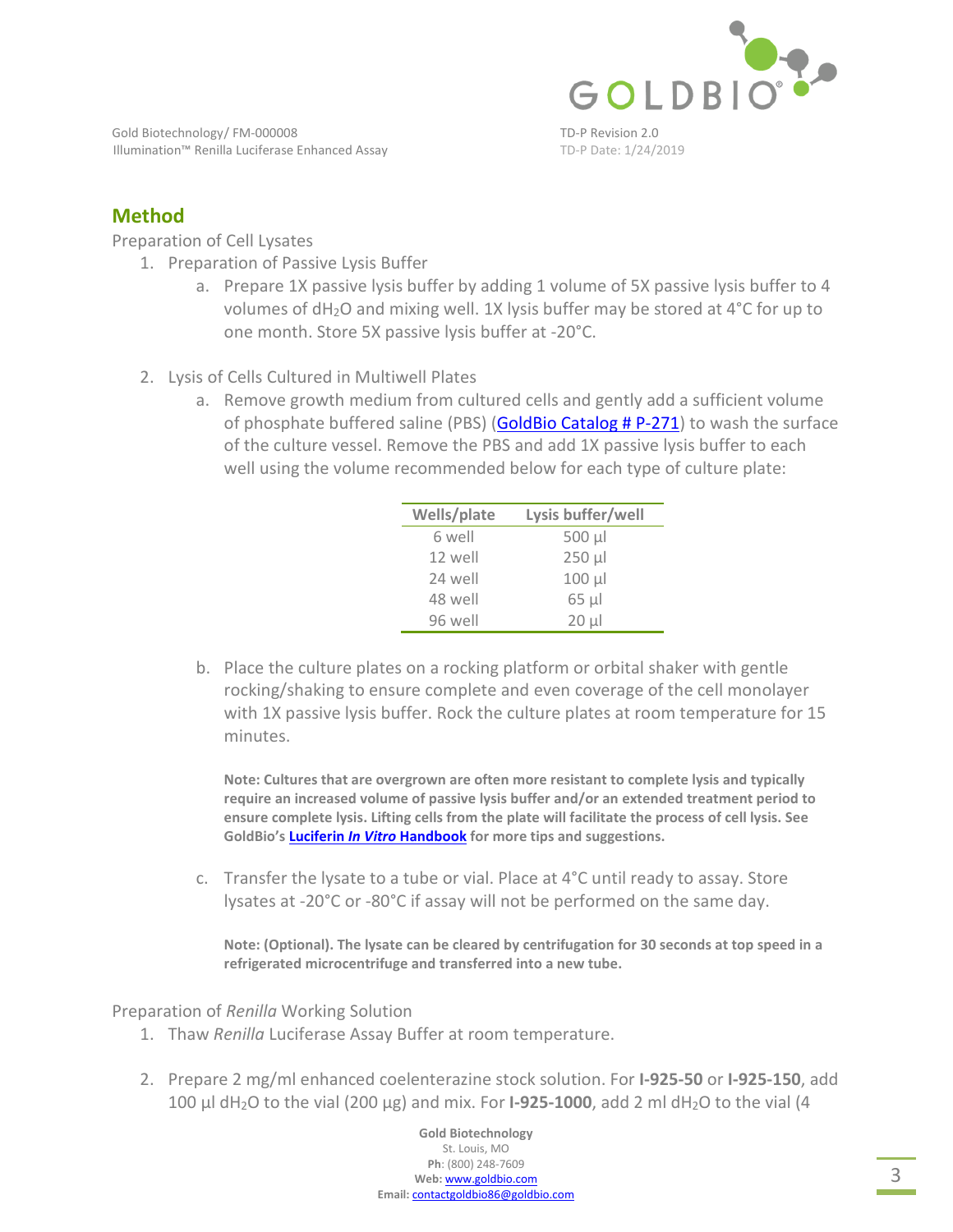

mg) and mix. The stock solution can be stored for at least 3 months at -20°C or below, and is stable to up to 5 freeze/thaw cycles.

3. Prepare enough *Renilla* working solution to perform the desired number of assays (100 µl working solution per assay). Add enhanced coelenterazine (2 mg/ml) to *Renilla* luciferase assay buffer at a ratio of 1:50. For example, add 20 µl enhanced coelenterazine stock solution to 1 ml assay buffer.

> **Note: For best results, working solutions (assay buffer with substrate) should be prepared fresh before each use, and used within 3 hours of preparation.** *Renilla* **working solution activity is stable up to 3 hours, but background increases up to 60% after 5 hours at room temperature.**

#### *Renilla* Luciferase Assay

- 1. For manual luminometer:
	- a. Set up luminometer with appropriate parameters (delay time, integration time, sensitivity, etc.).
	- b. Add 100 µl of *Renilla* luciferase working solution to the luminometer tube.
	- c. Add 20 µl of cell lysate and mix quickly by vortexing or flicking the tube with a finger.
	- d. Place tube in luminometer and initiate measurement. Luminescence is normally integrated over 10 seconds without delay. Other integration times may also be used.
	- e. If the luminometer is not connected to a printer or computer, record the *Renilla* luciferase activity measurement.
	- f. Discard the reaction tube, and proceed to the next *Renilla* luciferase reaction.
- 2. For luminometer with injector:
	- a. Format the luminometer so that the injector dispenses 100 µl. Prime the injector with *Renilla* luciferase working solution.
	- b. For each reaction, carefully add 20 µl of cell lysate to an individual luminometer tube or to the wells of a multiwell plate.
	- c. Place the samples in a luminometer.